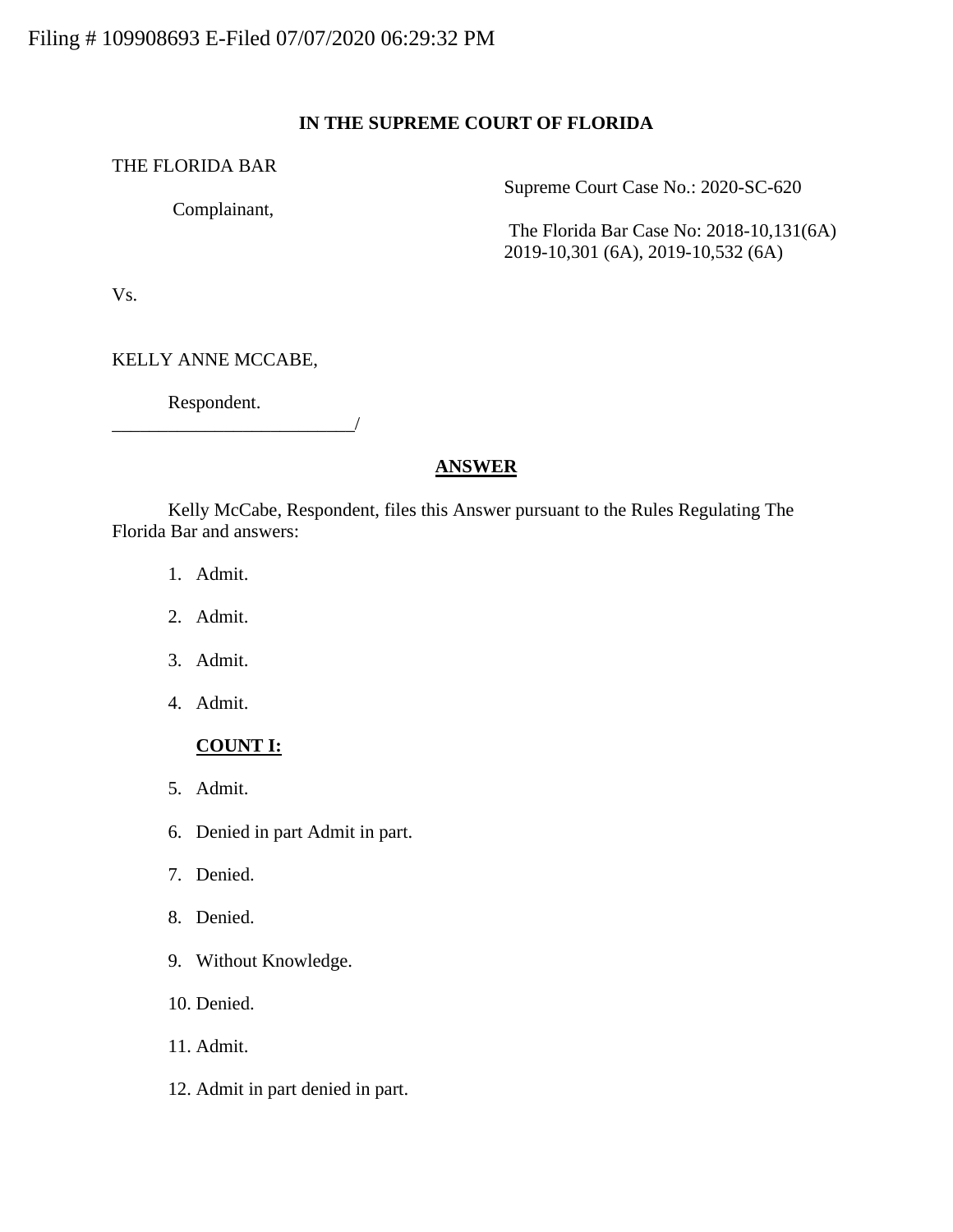- 13. Denied.
- 14. Denied.

## **COUNT II:**

- 15. Admit.
- 16. Admit.
- 17. Admit in part Denied in part.
- 18. Denied.
- 19. Denied.
- 20. Admit.
- 21. Denied.
- 22. Admit.
- 23. Denied.
- 24. Denied.
- 25. Admit.
- 26. Admit.
- 27. Admit.
- 28. Admit.
- 29. Admit.
- 30. Admit.
- 31. Admit.
- 32. Admit.
- 33. Denied in part Admit the Florida Bar did not receive.
- 34. Admit the Florida Bar Sent.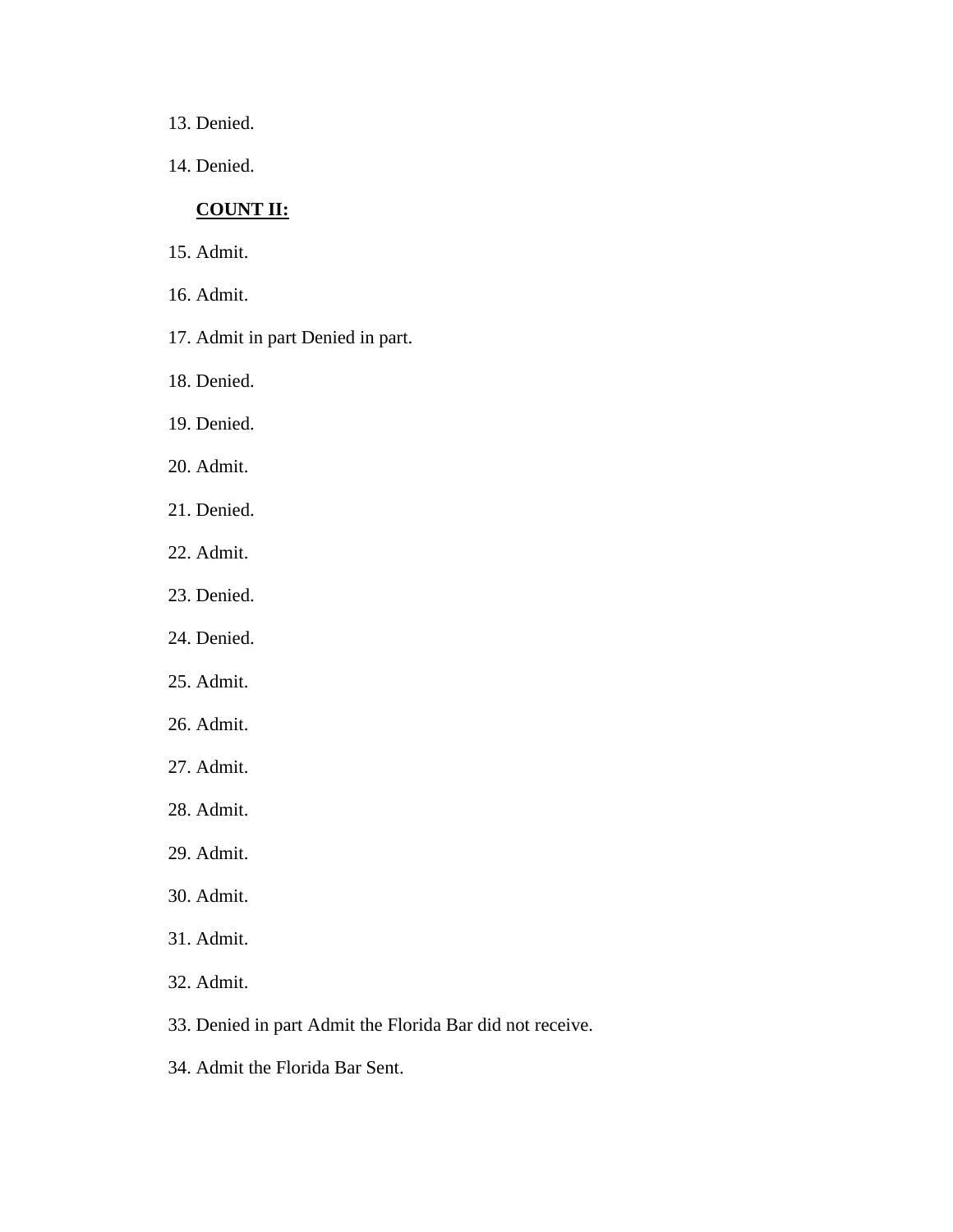35. Admit.

- 36. Without knowledge.
- 37. Denied.

# **COUNT III:**

- 38. Admit.
- 39. Admit.
- 40. Admit.
- 41. Admit.
- 42. Admit.
- 43. Admit.
- 44. Admit.
- 45. Without Knowledge.
- 46. Denied.

WHEREFORE, The Respondent prays the Complaint will be dismissed.

Dated this 7<sup>th</sup> day of July, 2020.

*/s/Kelly McCabe* Kelly McCabe, Esq. Florida Bar No.: 0855731 535 Central Ave Suite 435 St Petersburg, FL 33701